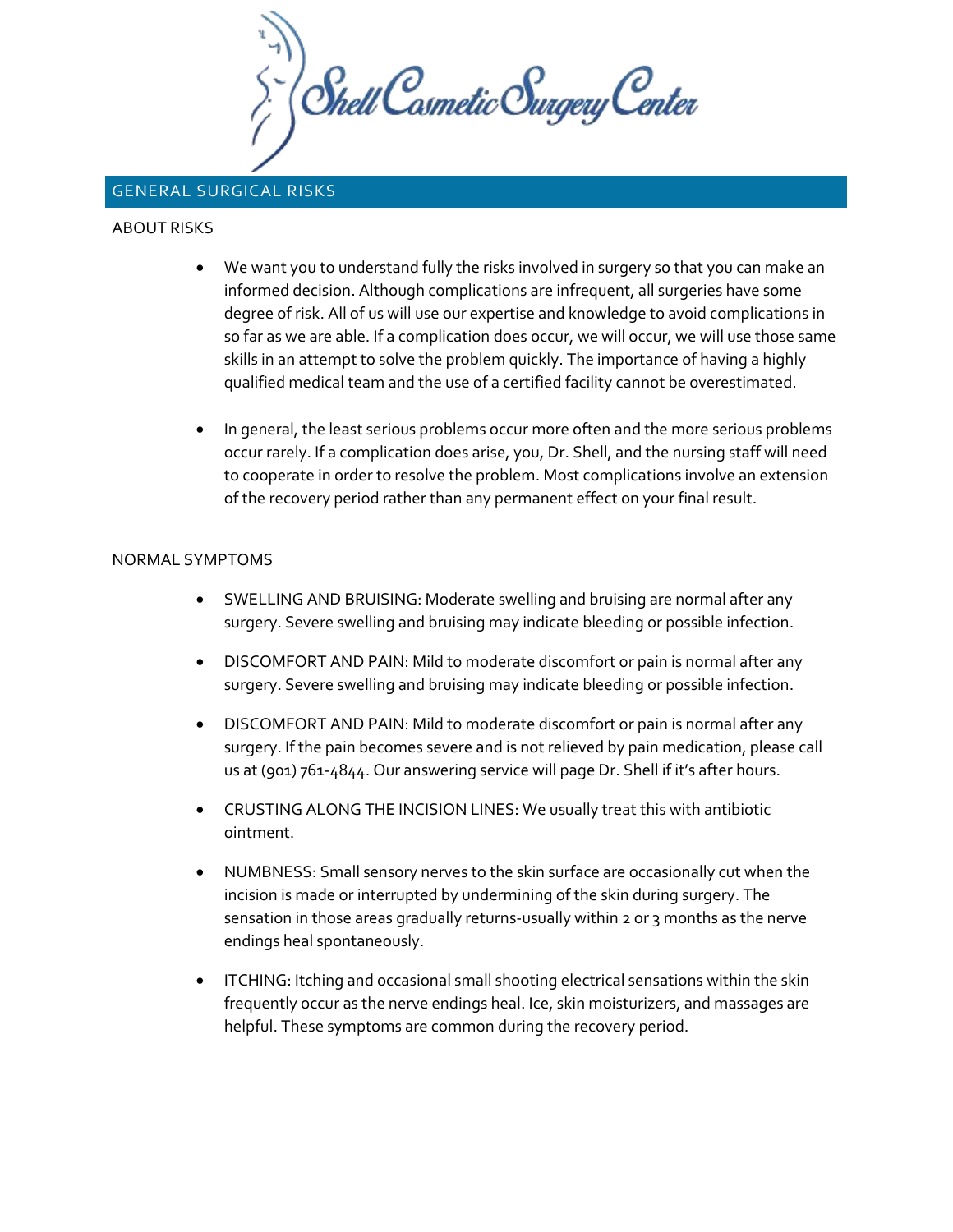- REDNESS OF SCARS: All new scars are red, dark pin, or purple. Scars on the face usually fade within 3 to 6 months. Scars on the breasts or body may take a year or longer to fade completely.
- HEMATOMA/SEROMA: Small collections of blood or fluid under the skin are usually allowed to absorb spontaneously. Larger hematomas/seromas may require aspiration, drainage, to even surgical removal to achieve the best result.
- INFLAMATION AND INFECTION: Post-surgical infection is rare as you will be given an antibiotic intravenously prior to Dr. Shell performing your surgery. If occurring, a superficial infection may require antibiotic ointment. Deeper infections are usually treated with oral antibiotics. Development of an abscess usually requires drainage.
- THICK, WIDE, OR DEPRESSED SCARS: Abnormal scars may occur even though we have used the most modern plastic surgery techniques. Injection of steroids into the scars, placement of silicone sheeting onto the scars, or further surgery to correct scars is occasionally necessary. Some areas on the body scar more than others, and some people scar more than others do. Our own history of scarring should give you some indication of what you can expect.
- WOUND SERARATION OR DELAYED HEALING: Any incision, during the healing phase, may separate or heal unusually slow for a number or reasons. These include inflammation, infection, wound tension, decreased circulation, smoking, or excess eternal pressure. If delayed healing occurs, the final outcome is usually not significantly affected, but secondary revision of the scar may be indicated.
- SENSITIVITY OR ALLERGY TO DRESSING OR TAPE: Occasionally, allergic or sensitive reactions may occur from soaps, ointments, tape or sutures used during or after surgery. Such problems are unusual and are usually mild and easily treated. In extremely rare circumstances, allergic reactions can be severe and require aggressive treatment or even hospitalization.
- INCREASED RISKS FOR SMOKERS: Smokers have a greater chance of skin loss and poor healing because of decreased skin circulation.
- INJURY TO DEEPER STRUCTURES: Blood vessels, nerves, and muscles may be injured during surgery. The incidence of such injuries is rare.

## RARER COMPLICATIONS

• If they are severe, any of the problems mentioned under "Common Risks" may significantly delay healing or necessitate further surgical procedures.